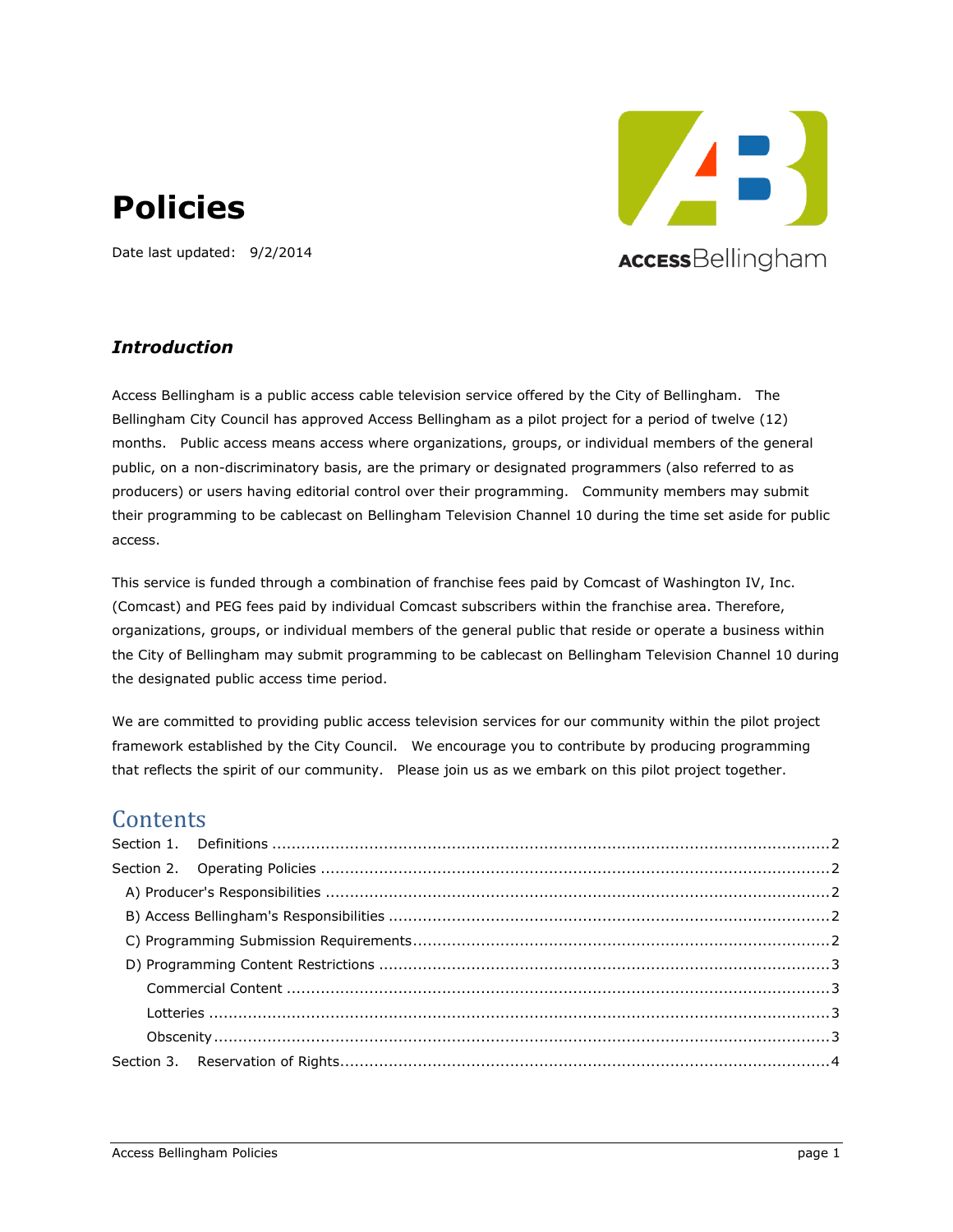## <span id="page-1-0"></span>Section 1. Definitions

"Commercial content" is any display, announcement, and/or references designed to promote the sale of any products, services, enterprises, or commercial events.

"Producer" - is any organization, group, or individual member of the general public who submits programming to be cablecast on Access Bellingham.

"Resident" - is any organization, group, or individual member of the general public whose primary place of residence is within the City of Bellingham or who operates a business within the City of Bellingham.

# <span id="page-1-1"></span>Section 2. Operating Policies

The Operating Policies outlined in this document are subject to change at the sole discretion of the City of Bellingham. The most recent version of these policies may be found on our website [\(http://w](http://........./)ww.cob.org/AccessBellingham). By submitting programming for cablecasting on Access Bellingham, you agree to be bound by the most current version of these Policies.

## <span id="page-1-2"></span>A) Producer's Responsibilities

1) Producers own the programs they create.

2) Producers shall comply with the programming submission requirements detailed below.

3) Producers have editorial control of their programming and are responsible for ensuring that their programming complies with the content restrictions detailed below.

4) Producers accept all responsibility and any associated liability for the content of their programming.

5) Producers agree to indemnify, save, and hold harmless Access Bellingham, the City of Bellingham, and Comcast, including their agents, employees and officers, from all liability of any kind whatsoever including the costs of legal defense arising from the use of facilities, channel(s) or access time by the producer.

#### <span id="page-1-3"></span>B) Access Bellingham's Responsibilities

1) Access Bellingham will schedule programming submitted by producers on a first-come, first-served basis.

2) Access Bellingham will take all necessary steps to cablecast programming on Bellingham Television Channel 10 during the time set aside for public access.

3) Access Bellingham will not exercise any editorial control over the programming.

#### <span id="page-1-4"></span>C) Programming Submission Requirements

1) Producers must be residents of the City of Bellingham. Producers must provide sufficient proof of residency in order to submit programming.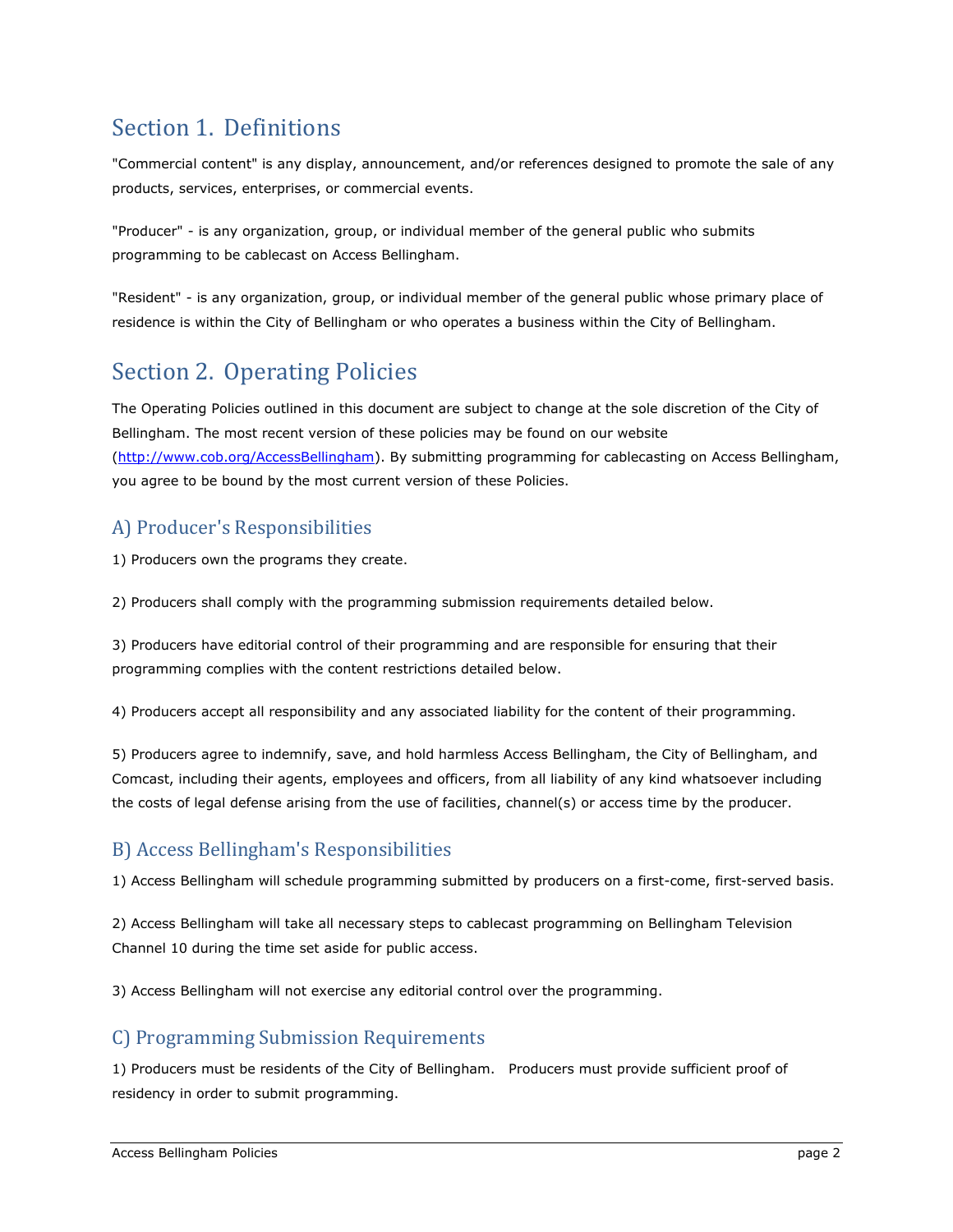2) Producers must provide proof of identity in order to submit programming. Producers also must identify themselves in their program as part of the opening or closing credits. (See Procedures and Technical Specifications for more information regarding opening/closing credits.)

3) Producers shall obtain all necessary permissions, releases, licenses, and make all necessary payments to authorize cablecast of any material that is copyrighted or subject to ownership or royalty rights, union residuals, or any other payment (*e.g.* music, written works, photographs, film, and video). Access Bellingham reserves the right to request copies of these documents.

4) Producers shall submit programming that meets Access Bellingham's most current published technical specifications for length and formatting. (See Procedures and Technical Specifications for more information.)

5) Producers shall not submit the same program more than once.

## <span id="page-2-0"></span>D) Programming Content Restrictions

Producers shall not submit programming to Access Bellingham which includes content that violates any applicable federal, state or local laws. Examples of content that would violate applicable laws or rules include:

- 1. Commercial content;
- 2. Lotteries; and
- 3. Obscenity.

#### <span id="page-2-1"></span>Commercial Content

The Cable Television Franchise agreement between the City of Bellingham and Comcast prohibits producers from submitting commercial programming. The franchise agreement states in relevant part: "PEG channels are for noncommercial programming to be promoted and administered by the City as allowed under applicable law." Section 6.4 (emphasis added). Accordingly, Producers shall not submit commercial programming or programming containing commercial content to Access Bellingham.

#### <span id="page-2-2"></span>Lotteries

Applicable Federal Communications Commission (FCC) regulations prohibit cable operators from transmitting or permitting to be transmitted any advertisement of or information concerning any lottery, gift, enterprise, or similar scheme, offering prizes dependent in whole or in part upon lot or chance, or any list of prizes drawn or awarded by means of any such lottery, gift enterprise, or scheme, whether said list contains any part or all of such prizes. 47 CFR 76.213. Accordingly, Producers shall not submit this type of programming to Access Bellingham.

#### <span id="page-2-3"></span>**Obscenity**

Obscenity is unprotected speech and may not be broadcast on television at any time. The United States Supreme Court has developed the following three-part test for determining whether speech is obscene: